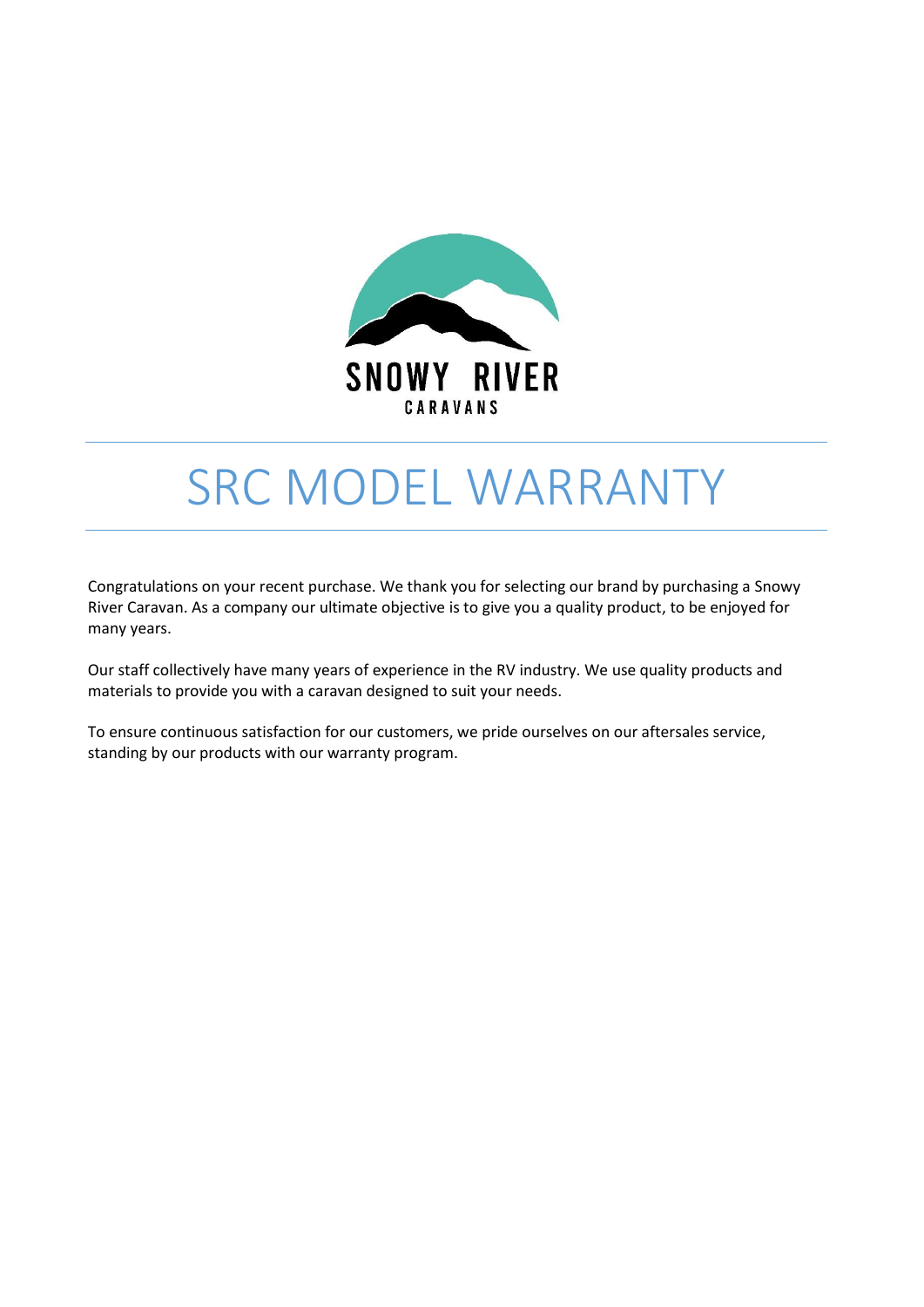

### INDUSTRY OVERVIEW

Snowy River Caravans is manufactured by our parent company Regent RV Pty Ltd (ABN 19 601 581 186) and has been providing quality caravans since 1991. As a company, our ultimate objective is to provide a guarantee that falls under the Australian Consumer Law. Under the Australian Consumer Law, you are entitled to a replacement or refund if there is a major failure and to compensation for reasonably foreseeable loss and damage. You are also entitled under the Australian Consumer Law to repair or replacement of your goods if they fail to be of acceptable quality and the failure does not amount to a major failure. Nothing in this Warranty is to be taken to exclude, modify or restrict any state or federal legislation applicable to the supply of goods and services, including the Australian Consumer Law, which cannot be excluded, modified or restricted.

## STRUCTURAL & MANUFACTURERS WARRANTY

Snowy River warrants to the original purchaser of every RV of the faults appointed in material and workmanship from the date of purchase which is followed by the specified guidelines during the following:

- 5-year structural warranty
- 2-year Material and Part warranty
- Appliances Warranty see additional booklet or contact the specified supplier given below.

The foundation of this Snowy River Structural Warranty is to cover under the expected use and specified servicing while following the "your obligations" section excluding the "what is not covered".

- Snowy River manufactured components.
- Snowy River manufactured galvanized, painted, raptor coat chassis (excluding adjustments and rubber).
- Snowy River manufactured walls and roofs (following the "Owners" Obligations" information provided regarding walls and roofs). Snowy River will cover delamination and cracking.
- ALKO Torsion Suspension (excluding adjustments)

The following items are not covered under Snowy River warranty.

- Water damage or ingress from floods or river crossings
- Impact or stone damage to body
- Wheel alignment if affected by large impacts.
- Off-road use, roads or tracks as described as not being suitable.
- Failures, defects and/or damage resulting from unauthorized modifications.

**Headquarters: 24-32 Stanley Drive Somerton Victoria 3062 Australia**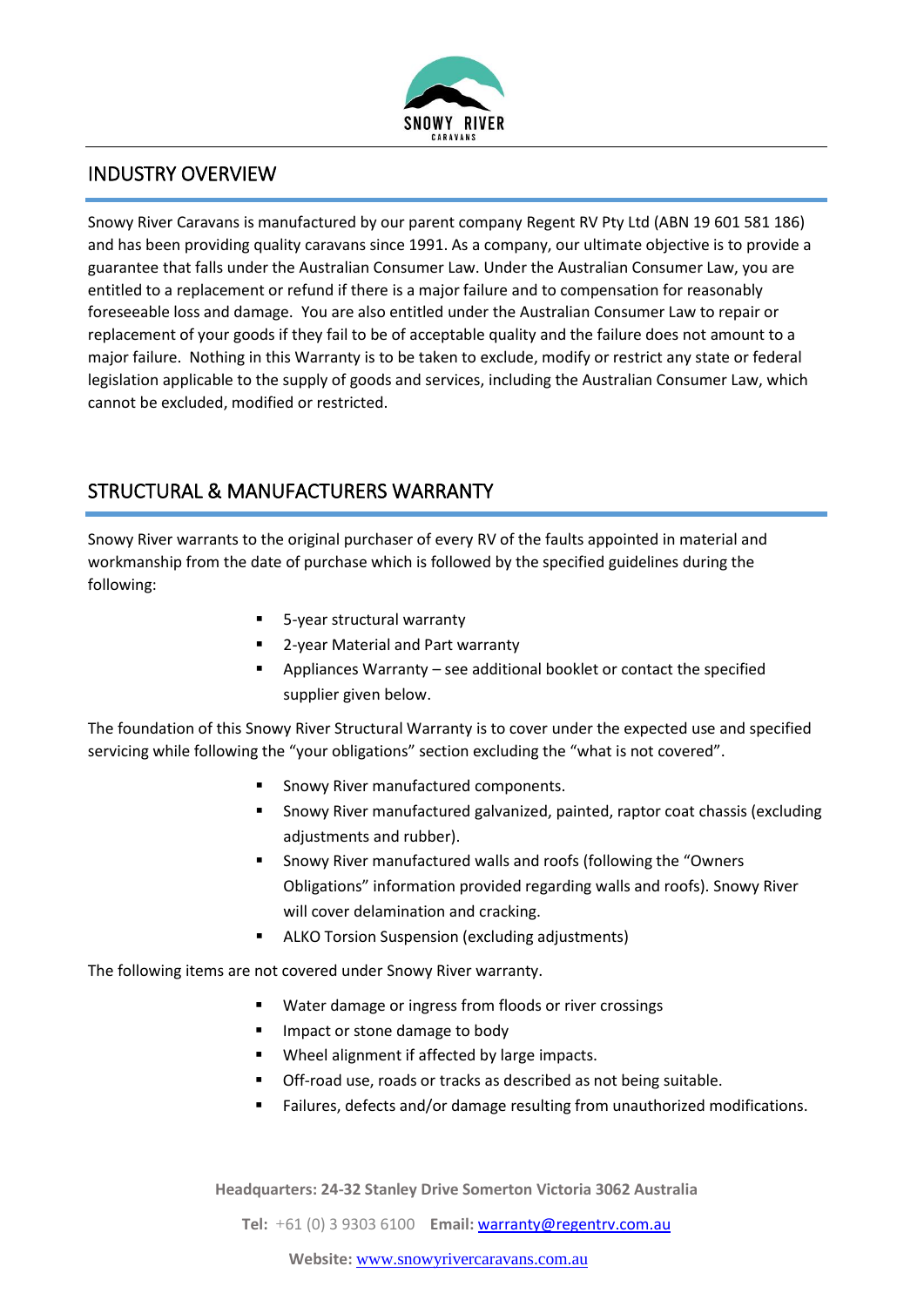

The warranty applies to any defect relating to manufacture of your caravan. (i.e.: that which Snowy River will be responsible for and that warranty will not relate to any other materials and products used, which are covered by supplier warranty)

The 5-year structural warranty for Snowy River caravans will commence on the date of delivery of the caravan.

A claim under this warranty will only be considered if the Snowy River is notified of the claim during the warranty period. This warranty is applicable to the original purchaser only and is not transferable.

Our Snowy River range has not been specifically designed for Off-Road use. We manufacture our own chassis, floors, roof and walls which provide strength, durability for gravel roads and mild off-road conditions. Due to gas regulations, our RVs cannot claim to be water and dust proof. Therefore, our RVs should not be exposed to water crossing at floor level or above.

Towing at an appropriate speed to the conditions is advised according to the road and weather conditions. Our RV's have not been designed for extreme off-road use such as undulating 4WD tracks. Damage that occurs from unreasonable use is not covered by our warranty.

#### SUPPLIED COMPONENTS

Snowy River advises you that some components – "equipment and fittings" supplied with your RV are not manufactured or imported by Snowy River. These components are separately warranted by the businesses that are imported or manufactured by their respected businesses. The following components are provided to Snowy River:

- **Cooking Appliances**
- Air-Conditioners
- AL-KO Suspension Components
- **Tyres**
- **Refrigerators**
- **Rangehoods**
- **Toilets**
- **Hot Water Service & Heaters**
- Stereo Systems
- **Microwaves**
- **Battery Management Systems**
- Solar Panels & Batteries

These components are not covered by Snowy River Warranty, although, our Snowy River team will assist you in any warranty claims if you have any difficulty with the manufacturer or importer. Please note that

**Headquarters: 24-32 Stanley Drive Somerton Victoria 3062 Australia**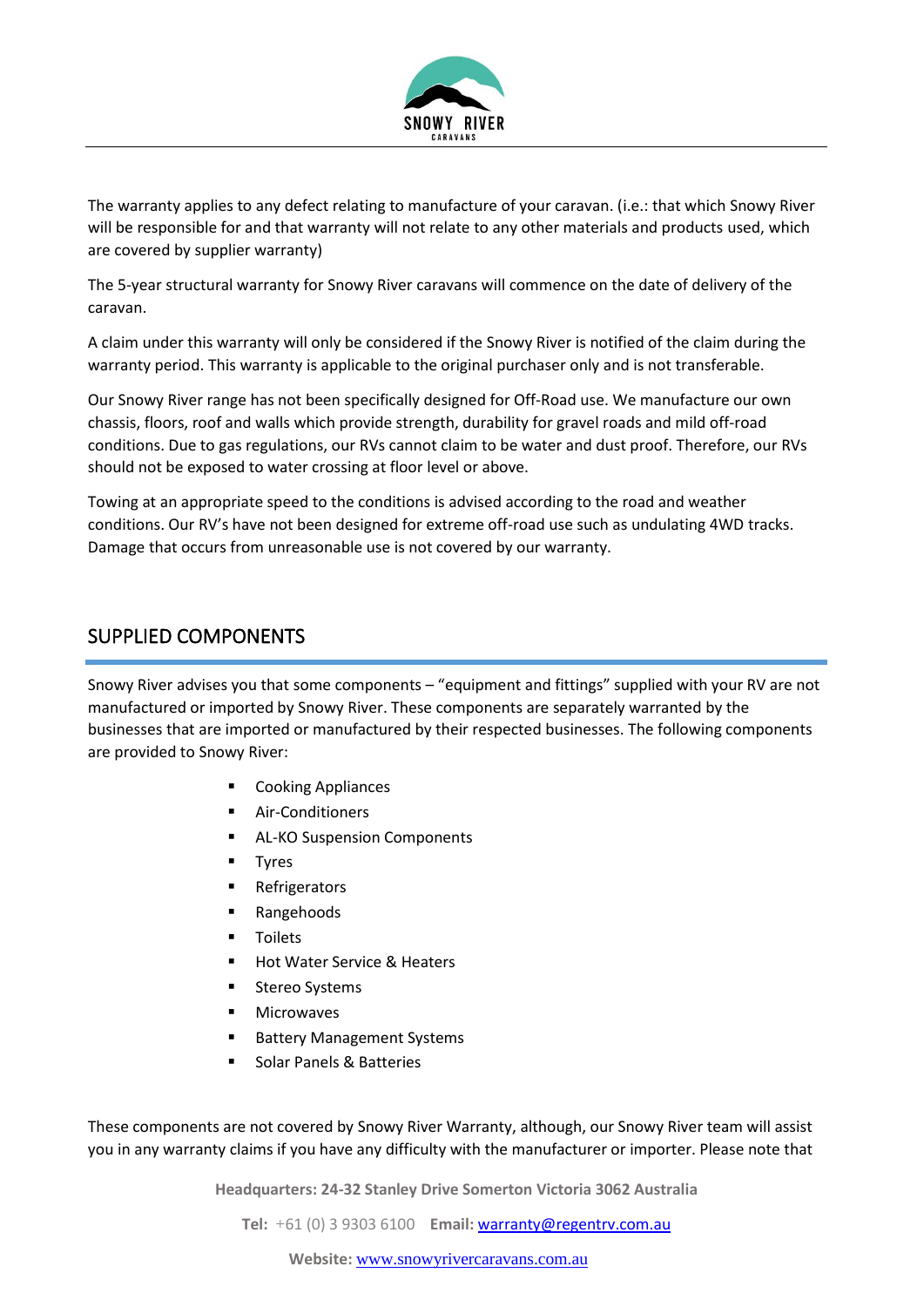

warranty periods vary for all components. Snowy River is not subjected to any rights by Law to hold any responsibility or liability for any defects in workmanship or operation of separately warranted components.

Please take the time to read the manuals provided in your owner's packet, which you would have received upon the purchase of your RV. The below information is to assist with the provided components to Snowy River:

*Dometic Australia Pty Ltd*  1800 21 21 21 [www.dometic.com/en-au/au/support/support-form](http://www.dometic.com/en-au/au/support/support-form)

*Thetford Australia*  (03) 9358 0700 [www.thetford-europe.com/au/dealers-service-centres](http://www.thetford-europe.com/au/dealers-service-centres)

*Coast to Coast*  1300 COAST RV [www.coastrv.com.au/contact-us](http://www.coastrv.com.au/contact-us)

*CAMEC Pty Ltd*  1300 422 632 [www.camec.com/contact-camec](http://www.camec.com/contact-camec)

*ALKO international Pty Ltd*  (03) 9767 3700 [www.alko.com.au/contact-us](http://www.alko.com.au/contact-us)

#### WHAT IS NOT COVERED?

- Recreational use only. Using the RV for the permanent residential purpose may cause premature wear and tear, this is not warranted under Snowy River or authorised repairs.
- Snowy River will not warrant damage caused while the RV is loaned or hired to someone other than the original purchaser.
- Using the jockey-wheel for anything more than adjusting the height of the caravan, will not be warranted if the owner/s uses the jockey wheel as a handle or hitch to drag the caravan to a suitable arrangement.

**Headquarters: 24-32 Stanley Drive Somerton Victoria 3062 Australia**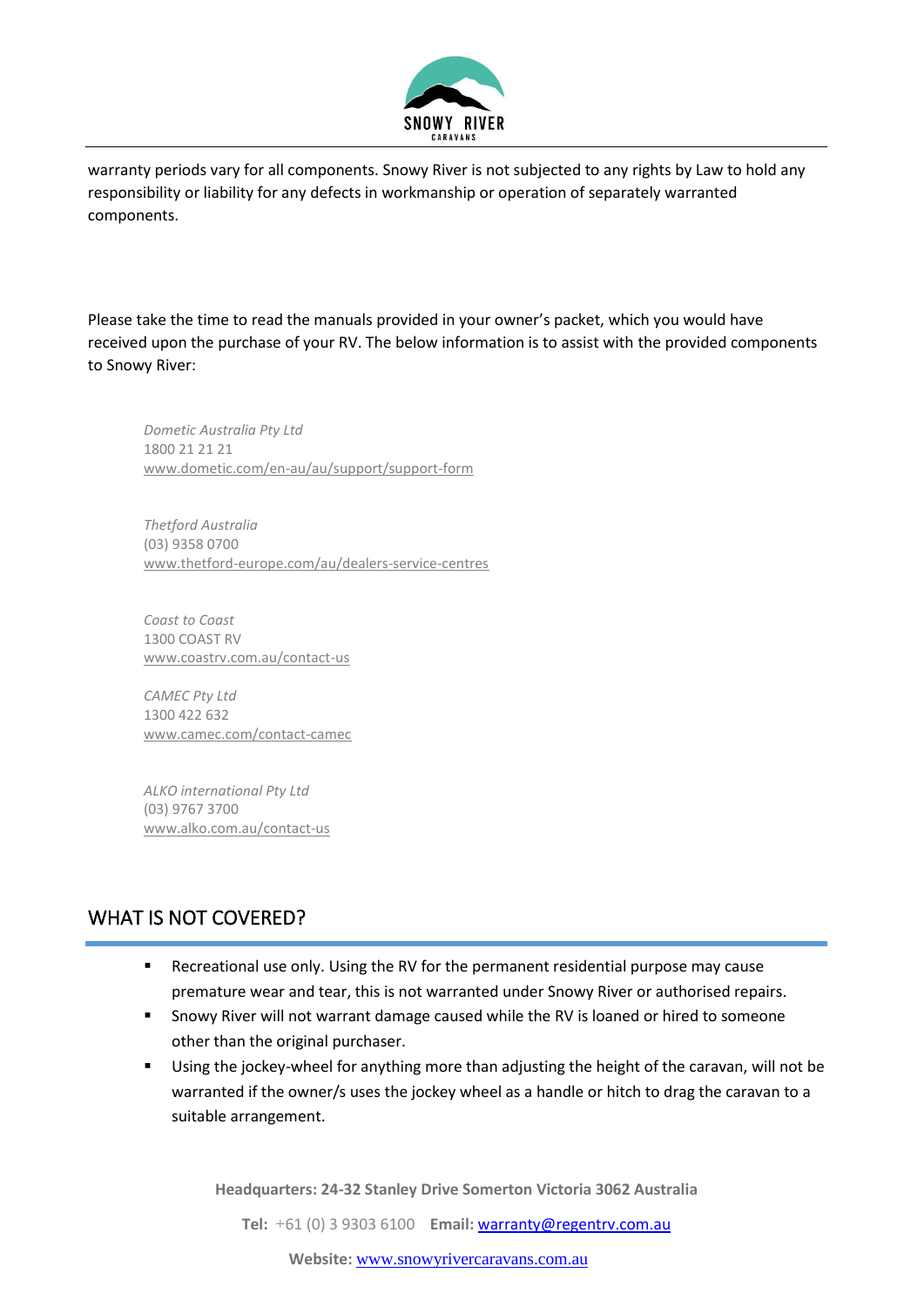

- Snowy River Caravans are built to be towed only by standard vehicles (AWD, 4WD, RWD, etc.) Snowy River will not warrant damage caused by commercial trucks from stained suspension from the weight, rather than towing.
- This warranty does not warrant misused, neglected, or accident damage.
- This warranty does not warrant any standard maintenance that is the owner's responsibility of the upkeep of the RV (please see the section below of "Your Obligations")
- **E** Snowy River will only warrant fabric items being a canvas, windows screenings, vinyl windows, cushions, and mattress covers if the material and workmanship are declared defective. Snowy River will not warrant any tears, punctures, shrinkage, softening, fading, or soiling.
- This warranty will not warrant if condensation damage occurs to curtains, plywood finish, or tent sections are not treated immediately.
- Sealants will not be covered under this warranty after 12 months.
- **This warranty will not warrant any physical appearance that occurs by UV exposure, Wear and** Tear.
- Snowy River will not cover any accommodation arrangement costs while repairs are in progress.
- Snowy River will not cover the costs of the transportation for any repairs.
- Snowy River will not cover bedding items (mattress, duvet covers, cushions) that are not warranted for tears, softening, or soiling.
- This warranty does not cover sofa covers for tears, punctures, and shrinkage.
- Snowy River will not warrant any damage caused to benchtops such as chips, cracks, and the deterioration of sealant after delivery.
- Snowy River will not warrant tears, rips, or holes in an awning.
- This warranty will not cover any damage resulting from the installation or fitting of options or accessories after the RV has left the manufacturing premises.
- This warranty will not warrant the following damages or failures resulting from:
- 1. Accident, Theft, or Fire
- 2. Uncommon environmental damage stone strike, hail, windstorm (tornado, cyclone, etc.), lightening, external fire, flooding, acid rain, airborne fallout (chemicals, tree sap), stones, salt, rust, sand, road hazards explosions, tsunami or similar, cannot be claimed.
- 3. Uncommon animal damage pets, mammals, birds, fish, reptiles, amphibians, pests and insects.
- 4. Axle and toe in alignments will not be warranted within the 3 months/1000km from the purchase date service period.
- 5. Any unauthorised repairs and additions after the manufacture alterations

**Headquarters: 24-32 Stanley Drive Somerton Victoria 3062 Australia**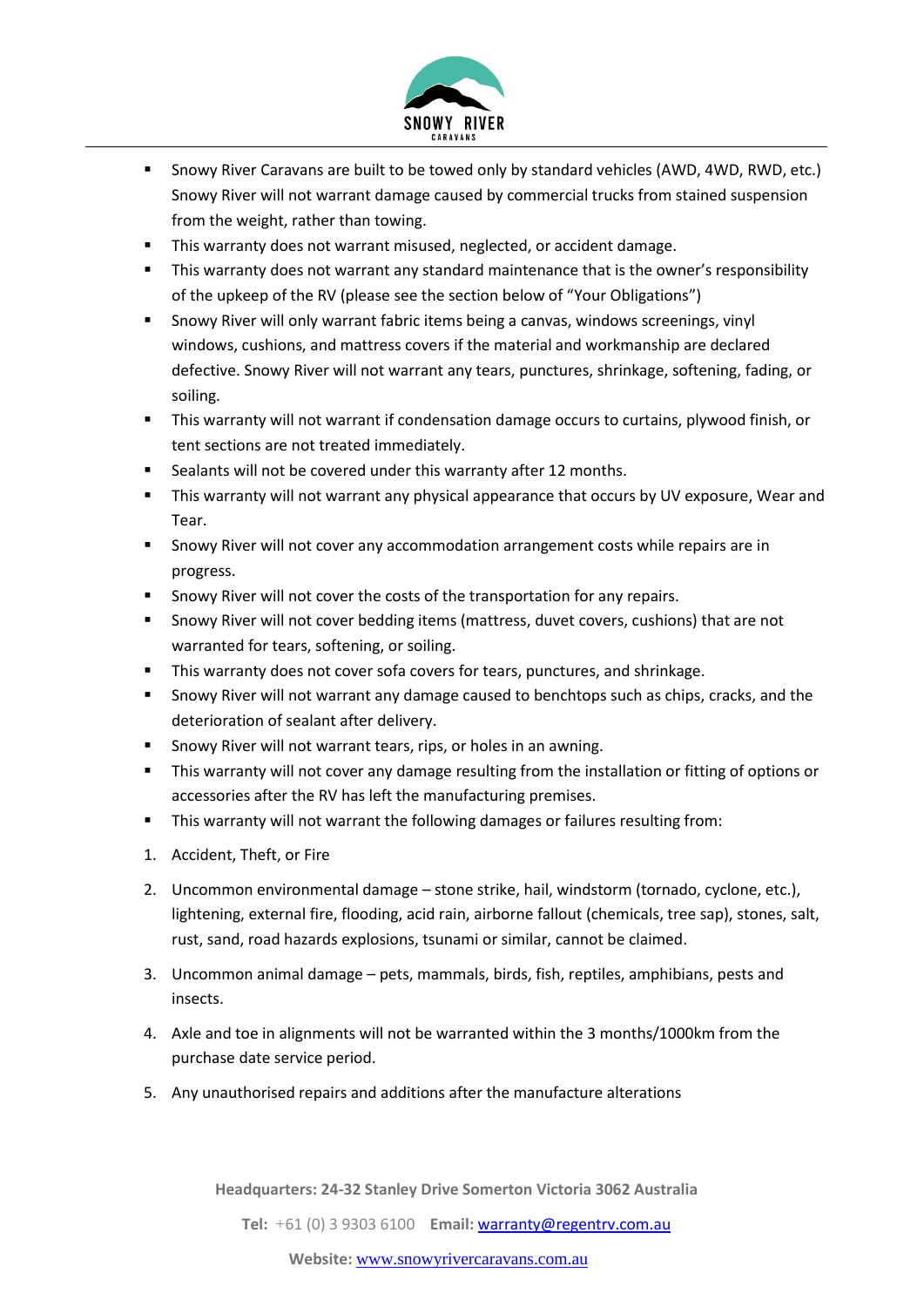

#### YOUR OBLIGATIONS?

As a new owner of a Snowy River RV, there are a few things you need to know. It is essential to:

- Upkeep the servicing of tyres tread wear, tyre pressure, tighten wheel nuts, inspect rims and tyres including, maintain greasing wheel bearings and tightening wheel nuts.
- Routinely clean filters such as air conditioners and water pumps.
- Maintain Fiberglass maintenance for walls, roofs, carry bar, and conduit ducting as step by step follows.
- 1. Apply a small amount of polishing paste on the buff and spread the paste without the motor switched on over a small area.
- 2. Start at the lowest rpm and lowly increase the rpm.
- 3. Always keep the surface wet (the surface will get too hot if not kept wet)
- 4. Always keep a consistent amount of pressure and even amount of paste.
- 5. Clean the surface after finishing.

You must ensure that your caravan has had periodic services and maintenance checks and that all services are up to date. This will help prevent any conditions arising from neglect that are not covered by the warranty given by Snowy River Caravans.

Bringing your caravan to the dealer or any authorised service centre may help you identify any defects in your caravan which you may not have noticed. Early identification of defects could help you get them rectified during the warranty period.

In this manual we have included the Periodical Maintenance Schedule which should be stamped and signed by your authorised repairer at the end of each service.

| <b>Service</b> | Due Date / Kilometres<br>(Whichever occurs first) |  |
|----------------|---------------------------------------------------|--|
| 1st Service    | 3 Months or 1000km                                |  |
| 2nd Service    | 12 Months or 10000km                              |  |
| 3rd Service    | 24 Months or 20000km                              |  |

Note: Ensure that you check the sealing of the roof, hatches, and exterior fittings during your scheduled services. This would help you to secure the caravan from any potential water ingress and damage.

**Headquarters: 24-32 Stanley Drive Somerton Victoria 3062 Australia**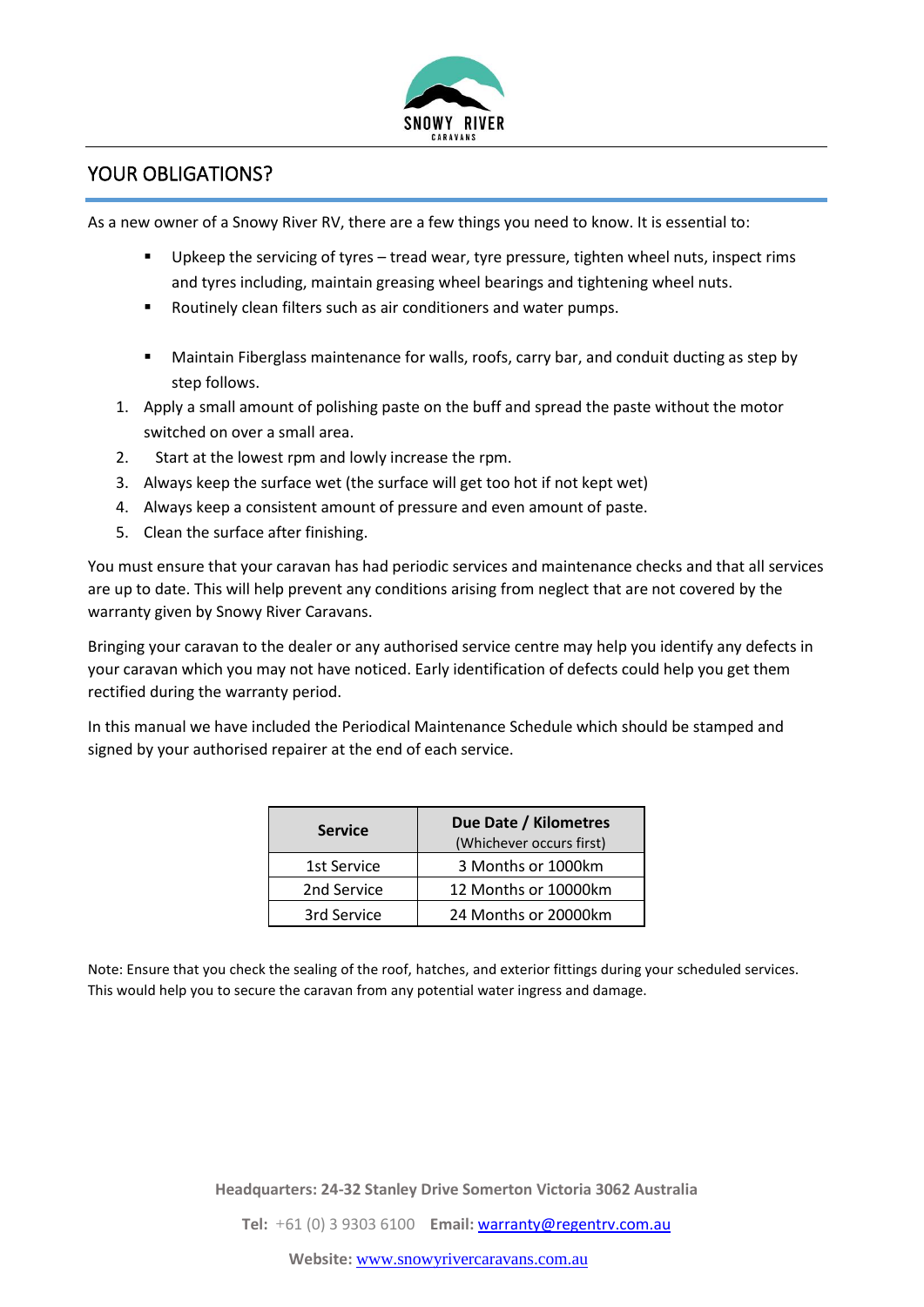

### OWNERS RESPONSIBILITY

As an owner of a Snowy River RV, you must follow guidelines for regular and appropriate maintenance. The owner must contact your Snowy River dealer or Snowy River immediately if an issue arises with your RV. Please advise the owner will need to have the RV available for the nearest authorised dealer or agent for inspection or testing (see section "what is not covered"). If issues are not attended to in a timely manner, they will not be covered by Snowy River. Under this warranty, if any part of your Snowy River RV is declared inadequate in material or workmanship during the provided warranty period, Snowy River at is sole discretion, either.

- Replace or repair the appointed issues of the RV, or
- Cause the RV or appointed issues of the RV to be repaired or replaced by a Snowy River dealer or authorised repairer.

Warranty repair or parts replacement will be performed free of charge by an authorised Snowy River repairer at its place of business within a reasonable time after delivery of the RV to the dealer or repairer in normal business hours. Where an on-site repairer is requested and such service is available, a service call fee may be applicable at the expense of the owner.

If you are in an area where there is an unauthorised dealer, your repairs can be repaired after written approval from Snowy River. The payment may be required from the customer, where it can be reimbursement with receipt and invoice with correct details (must have chassis number) if approval was subjected to the customer. This warranty will not cover unauthorized establishments without prior written consent from Snowy River in improvements or changes. Snowy River has no obligation to install the same part originally supplied to and may use refurbished parts as a replacement if suitable.

Please advise that no individual including any dealer, agent, or representative is authorised to make any warranty work except to refer the purchaser to this warranty terms and conditions. Snowy River makes no liabilities if any dealer, agent, or representative advises incorrectly without abiding by the terms and conditions written within this warranty.

# HOW TO VALIDATE YOUR WARRANTY

To validate you will need to fill out in full the "Warranty Registration Form" below, scan and return to Snowy River Caravans[, warranty@regentrv.com.au](mailto:warranty@regentrv.com.au)

**Headquarters: 24-32 Stanley Drive Somerton Victoria 3062 Australia**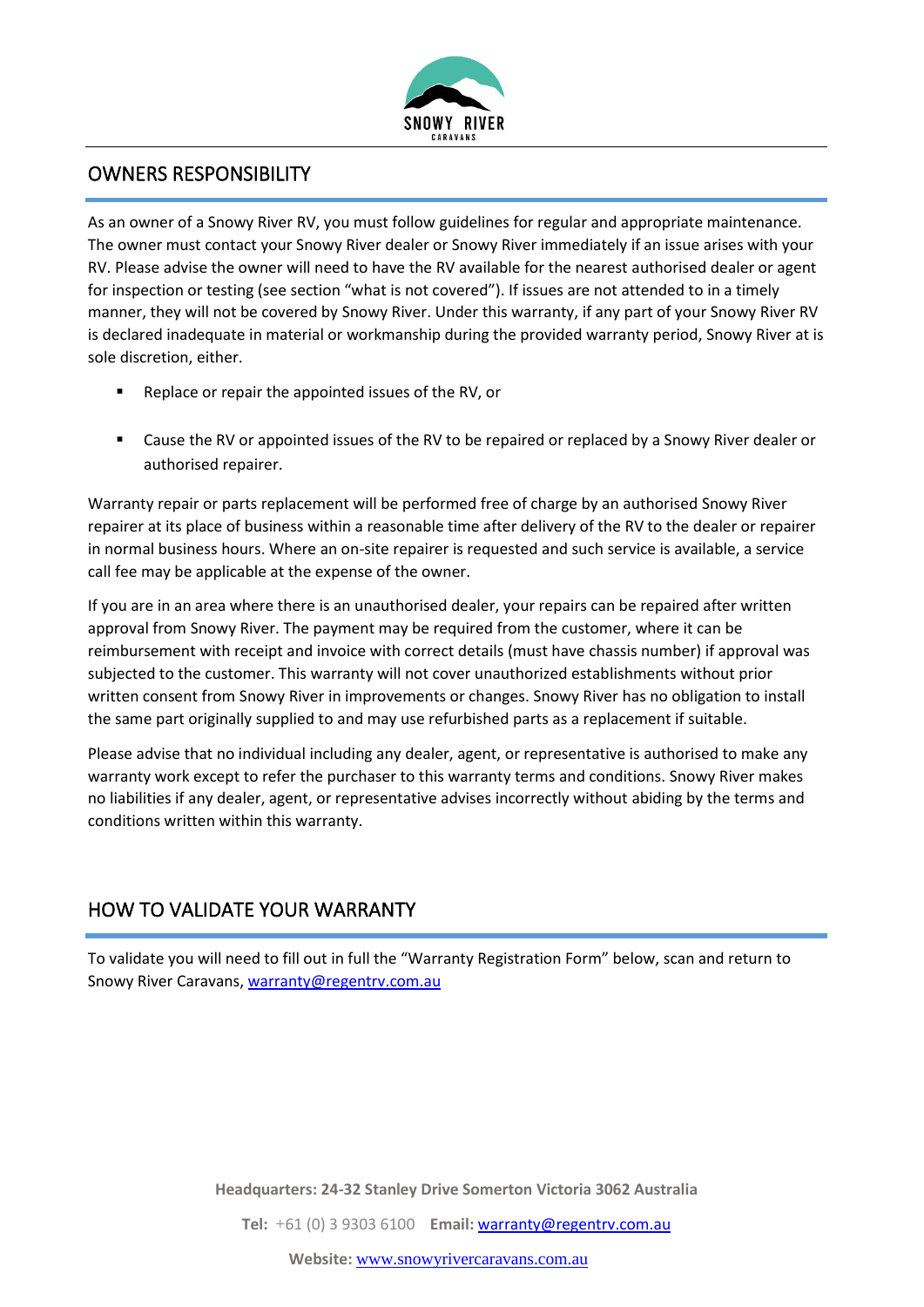

## DECLARATATIONS

Declaration by the purchaser:

I/We confirm that I/We have received, read, understand, and agree to the terms and conditions of this warranty outlined in this booklet and *in particular I/We are aware of and note the Service Requirements.* I/We certify that answers not in handwriting have been checked by me and are correct.

*Signature:*

*Date:*

Declaration by the dealer:

I hereby confirm that the Caravan described has been delivered in a roadworthy condition and in accordance with the relevant Federal and State Legislation.

*Selling Dealer or Broker:*

*Signature:*

*Date:*

Inspection declaration by the purchaser:

I/We confirm that the dealer has provided us with and explained all the necessary handover information regarding the caravan, I/We have inspected the Caravan and I/We are satisfied that the Caravan is of sound quality and is free from defects in material and workmanship.

*Signature:*

*Date:*

Handover Declaration by the Dealer:

I confirm that I have provided the Purchaser with and explained all the necessary handover information regarding the Caravan.

*Signature:*

*Date:*

# HOW TO MAKE A CLAIM (WARRANTY PROCESS)

- 1. If work under this warranty is required, the Purchaser should immediately contact the nearest authorised Snowy River dealership, or Snowy River's address listed at the bottom of every page, Snowy River will not reimburse costs of repairs performed by other companies without prior written constant and approval from Snowy River.
- 2. Any warranty claim must be accompanied by:

**Headquarters: 24-32 Stanley Drive Somerton Victoria 3062 Australia**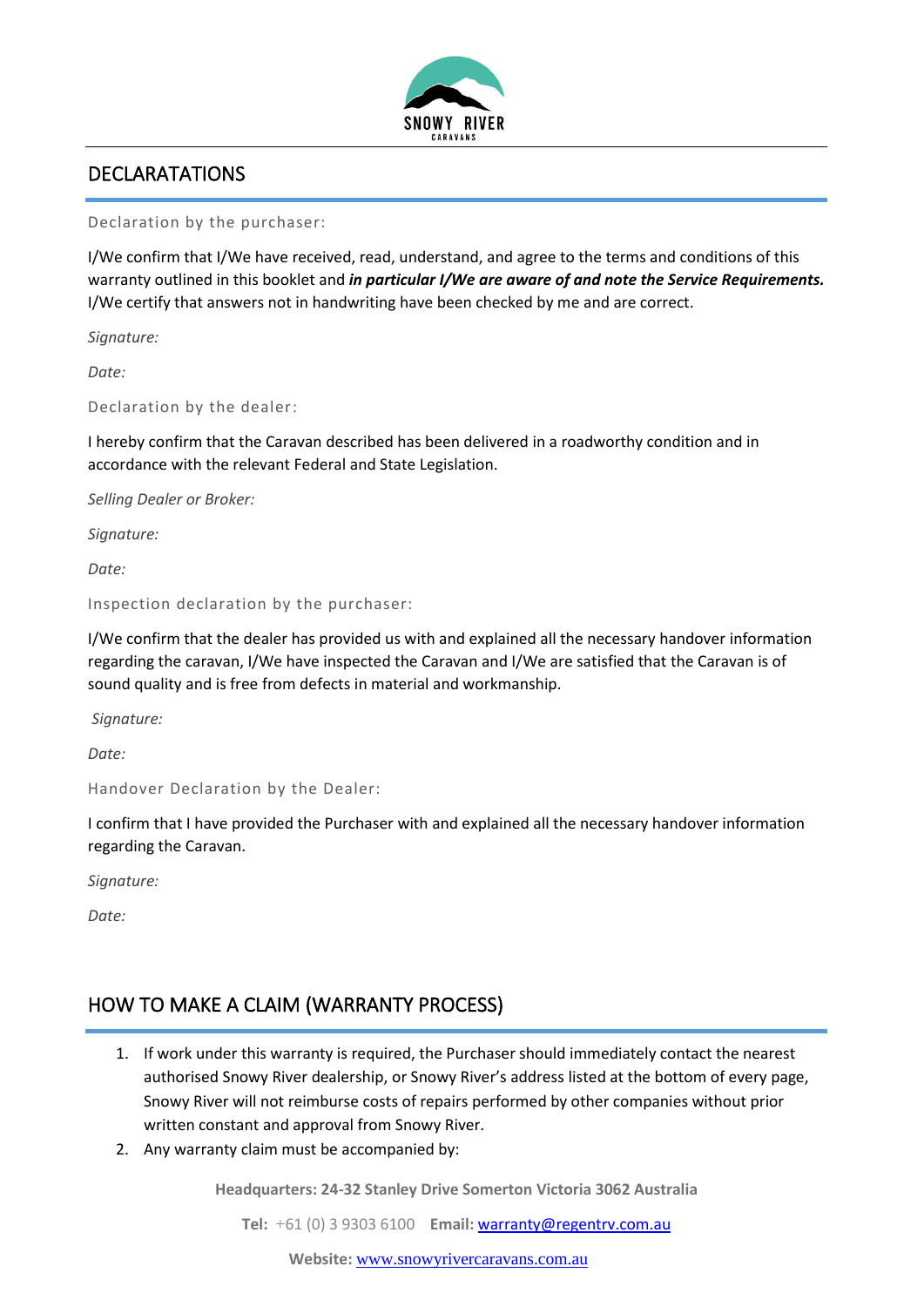

- Proof of Purchase.
- Full details of the alleged defect.
- Appropriate documentation (such as historical, graphic data and maintenance records).
- 3. The purchaser must make the Caravan available to Snowy River or the authorised Snowy River Dealership at the nominated repair agents and/or dealership yard for inspection and testing. If such an inspection finds no defect in the Caravan, the purchaser must pay Snowy River or the dealers' usual costs of inspection and testing.
- 4. If the inspection and testing reveal defects in the Caravan, our claims Department will refer you to an approved repairer for assessment. If the claim is approved, our claims department may authorise the repair and issue authorisation number to the approved repairer. Any claim for repairs carried out without prior authorisation will be denied under this warranty.
- 5. In the event the purchaser has to lodge a claim under this warranty, it is possible that the repairs or the handling of such claim may be delayed if the details on the warranty Registration Certificate are not completed and forwarded to Snowy River within 14 days of purchase. This includes any fees for maintenance service, consumables, removal and refitting of appliance, towing fees, or traveling time which may be required by a repairer to perform warranty repairs.
- 6. Snowy River or the selling dealer will not be liable for the disrupted travel plans, accommodation, or other associated costs whilst repairs are carried out to the caravan in the event of an authorised claim. It is the Purchaser's responsibility to deliver the Caravan to an authorised repairer on the event of a claim on this warranty.

#### Service requirements

- 7. To maintain this warranty at all times, the Purchaser must adhere to the Maintenance Service Schedule in this booklet. Service coupons in the rear of this booklet are to be completed at each scheduled service. Failure to adhere to these requirements will void this warranty.
- 8. The repair or replacement of the Caravan or defective part is the absolute limit of Snowy River liability under this warranty.

#### Dispute Resolution

- 9. Should a dispute arise concerning either the Warranty or a claim, the Purchaser may choose to refer to our internal Disputes Panel for determination and you will receive a response within 15 working days of receiving your correspondence.
- 10. Replacement parts are not required to be identical to the original, these replacements may be similar, and will be determined by the manufacturer/repairer/availability.

**Headquarters: 24-32 Stanley Drive Somerton Victoria 3062 Australia**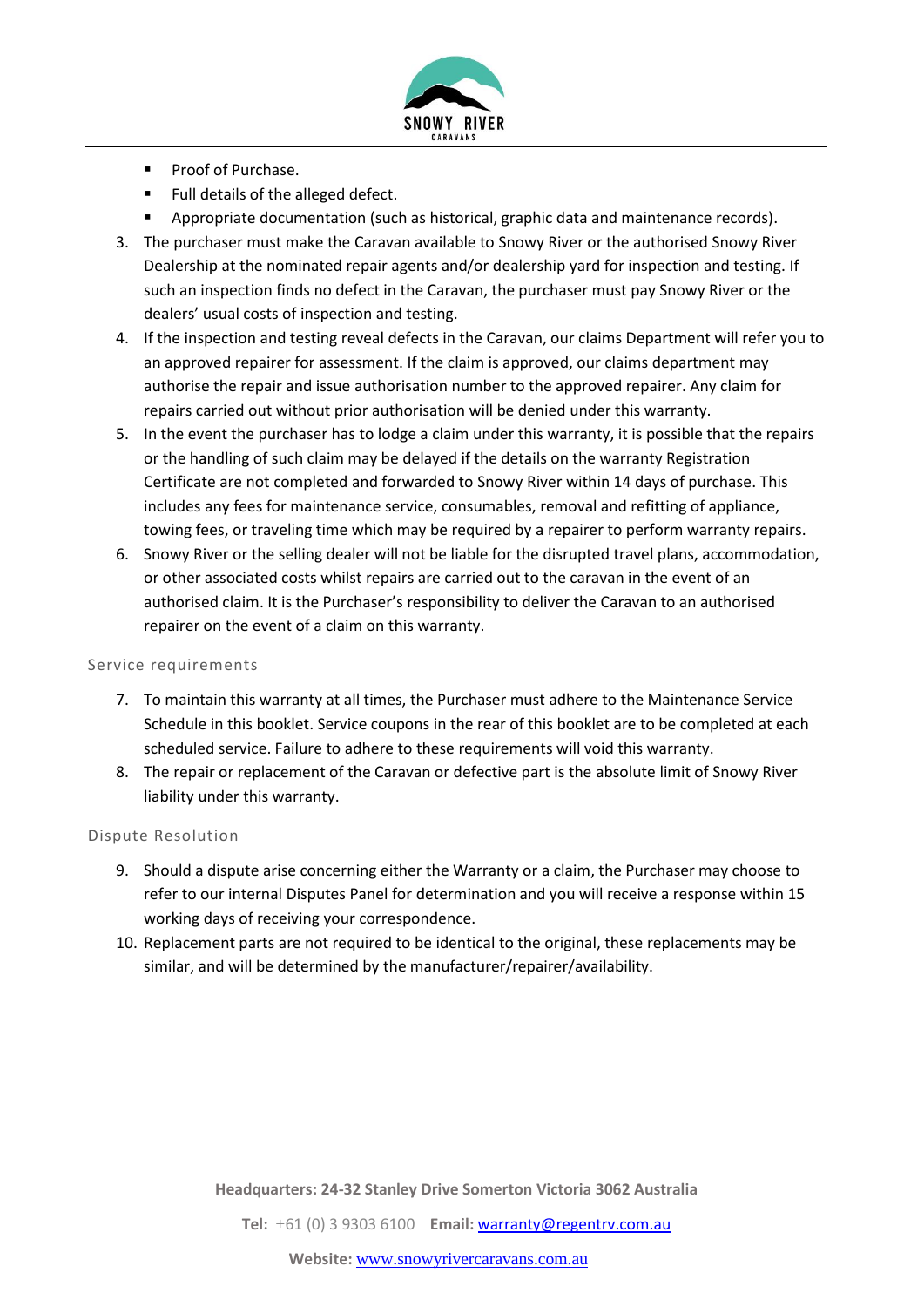

## PRE-TRAVEL CHECK LIST

#### Interior

- Roof hatches closed and locked.
- Cupboards and drawers securely closed.
- Windows closed and locked.
- Shower door secured.
- Secure all appliances.
- TV off bracket and stowed securely.
- Refrigerator packed securely door locked.
- **■** Fire extinguisher fitted and locked.
- Gas cooker locked and stove top lid secured.

#### Exterior

- Gas bottles turned off.
- Tyres check pressure and adjust.
- Brakes checked and adjusted.
- Check all wheel nuts are present and tight.
- Water tank filled.
- Lights operating correctly.
- Wheel bearings checked.
- Remove jockey wheel.
- Ball coupling securely locked in position.
- Doors locked steps raised.
- Jacks and supports raised.
- Release handbrake remove wheel chocks.
- Safety chains secured.
- Adjust towing mirrors.
- External boot locked.
- Electric extension between car and van attached and checked.
- 240V electrical lead disconnected.
- Front and rear (if any) protector shades securely locked down.
- Anode on water heater checked (if fitted).

**Headquarters: 24-32 Stanley Drive Somerton Victoria 3062 Australia**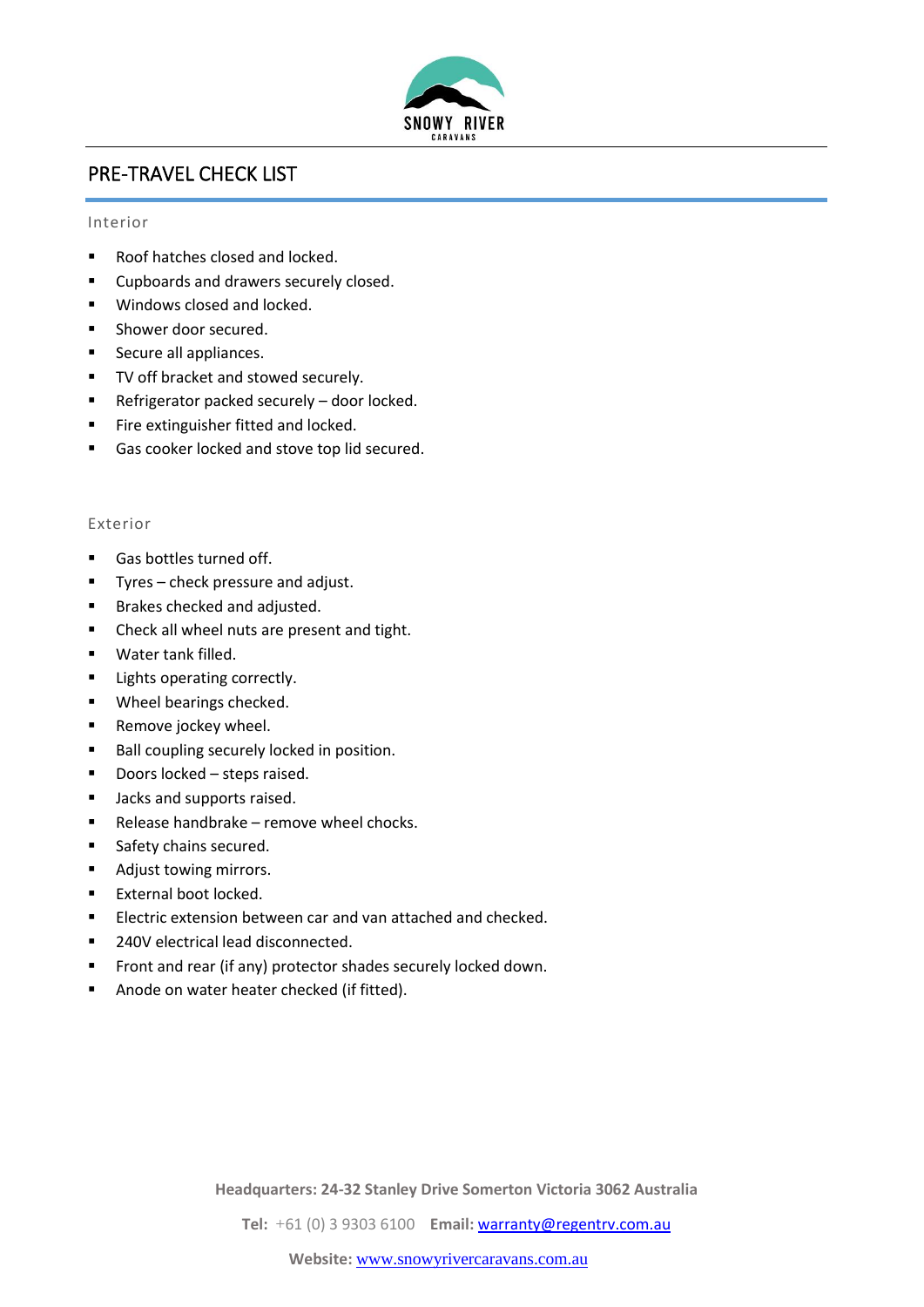

#### SCHEDULED MAINTENANCE

The service Agent will undertake the following steps at the Maintenance Service:

- 1. Check alignment of doors and windows adjust if necessary.
- 2. Check operation of the step adjust if necessary.
- 3. Visual inspection for water leaks.
- 4. Visual inspection for sealant/silicone, if signs of no adhesion or deterioration are evident, reapply or replace.
- 5. Clean, check and repack wheel bearings.
- 6. Check condition of brake assemblies.
- 7. Adjust brake shoes and park brake.
- 8. Check wheel alignment and tension wheel nuts.
- 9. Check tyres pressure.
- 10. Check and tighten all suspension and pivot points.
- 11. Under-carriage visual inspection and report on any defects.
- 12. Ensure electrical wiring is secure and routed correctly.
- 13. Ensure gas and plumbing lines are secured.
- 14. Lubricated stabilisers and coupling.
- 15. Check all lights.
- 16. Check operation of awning and coupling.
- 17. Check operation of appliance and equipment.
- 18. Pressure test gas system.
- 19. Check battery terminals and acid levels.
- 20. Lubricated locks, hinges, and clean vents.
- 21. Check and adjust cupboard locks and catches.

**The cost of this service, including consumable items, is the responsibility of the purchaser and must be paid direct to the Service Agent:**

**Headquarters: 24-32 Stanley Drive Somerton Victoria 3062 Australia**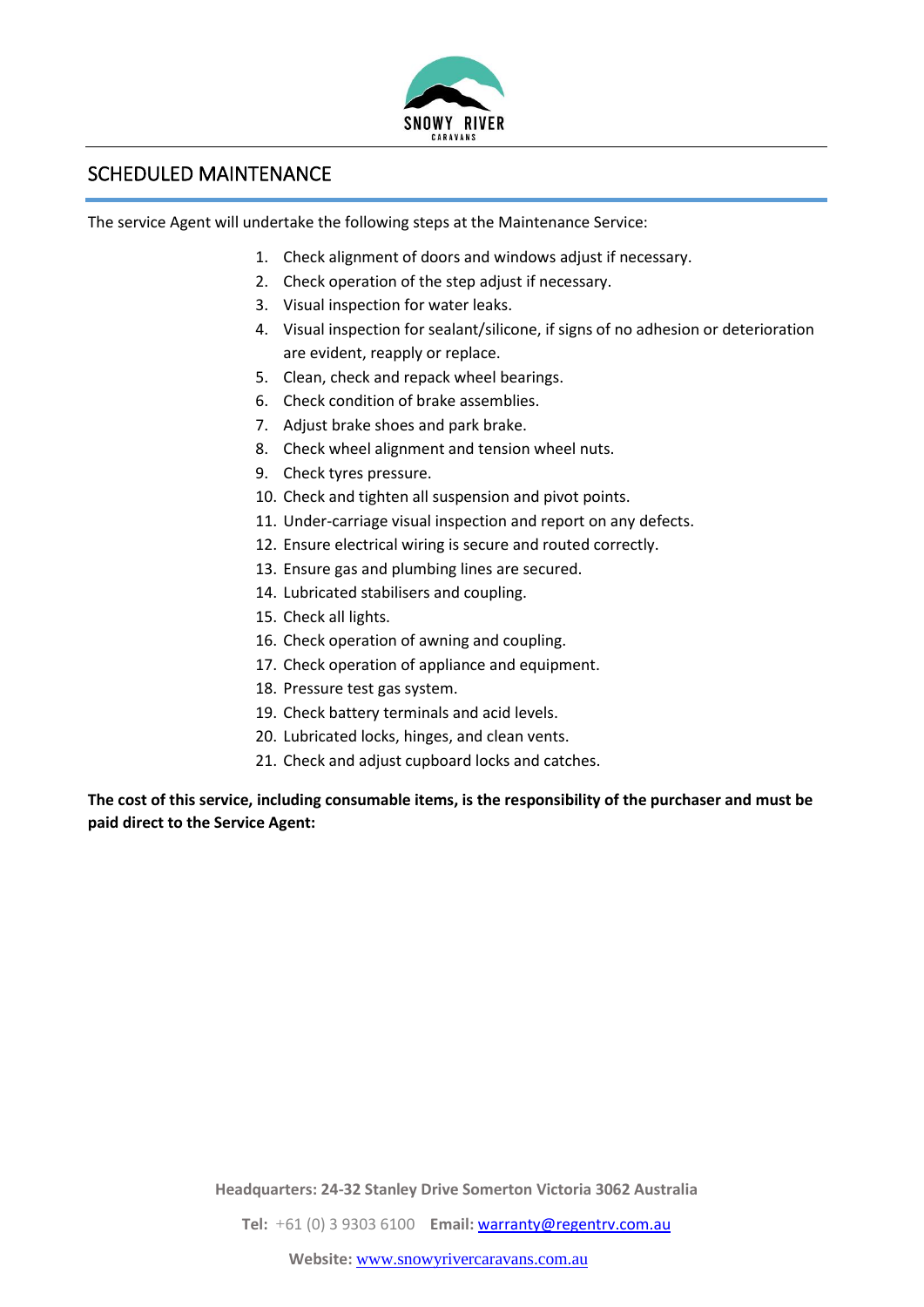

| <b>First Service</b>                     | <b>Date</b> | <b>Repairer Stamp</b> |
|------------------------------------------|-------------|-----------------------|
| 3 Months or 1000km                       |             |                       |
| Acknowledgement                          |             | <b>Remarks</b>        |
| I am satisfied that the service has been |             |                       |
| carried out.                             |             |                       |
| <b>Customer Name:</b>                    |             |                       |
| Signature:                               |             |                       |

| <b>Second Service</b>                    | <b>Date</b> | <b>Repairer Stamp</b> |
|------------------------------------------|-------------|-----------------------|
| 12 Months or<br>10000km                  |             |                       |
| Acknowledgement                          |             | <b>Remarks</b>        |
| I am satisfied that the service has been |             |                       |
| carried out.                             |             |                       |
| <b>Customer Name:</b>                    |             |                       |
| Signature:                               |             |                       |

| <b>Third Service</b>                     | <b>Date</b> | <b>Repairer Stamp</b> |
|------------------------------------------|-------------|-----------------------|
| 2 Years or 20000km                       |             |                       |
| Acknowledgement                          |             | <b>Remarks</b>        |
| I am satisfied that the service has been |             |                       |
| carried out.                             |             |                       |
| <b>Customer Name:</b>                    |             |                       |
| Signature:                               |             |                       |

**Headquarters: 24-32 Stanley Drive Somerton Victoria 3062 Australia**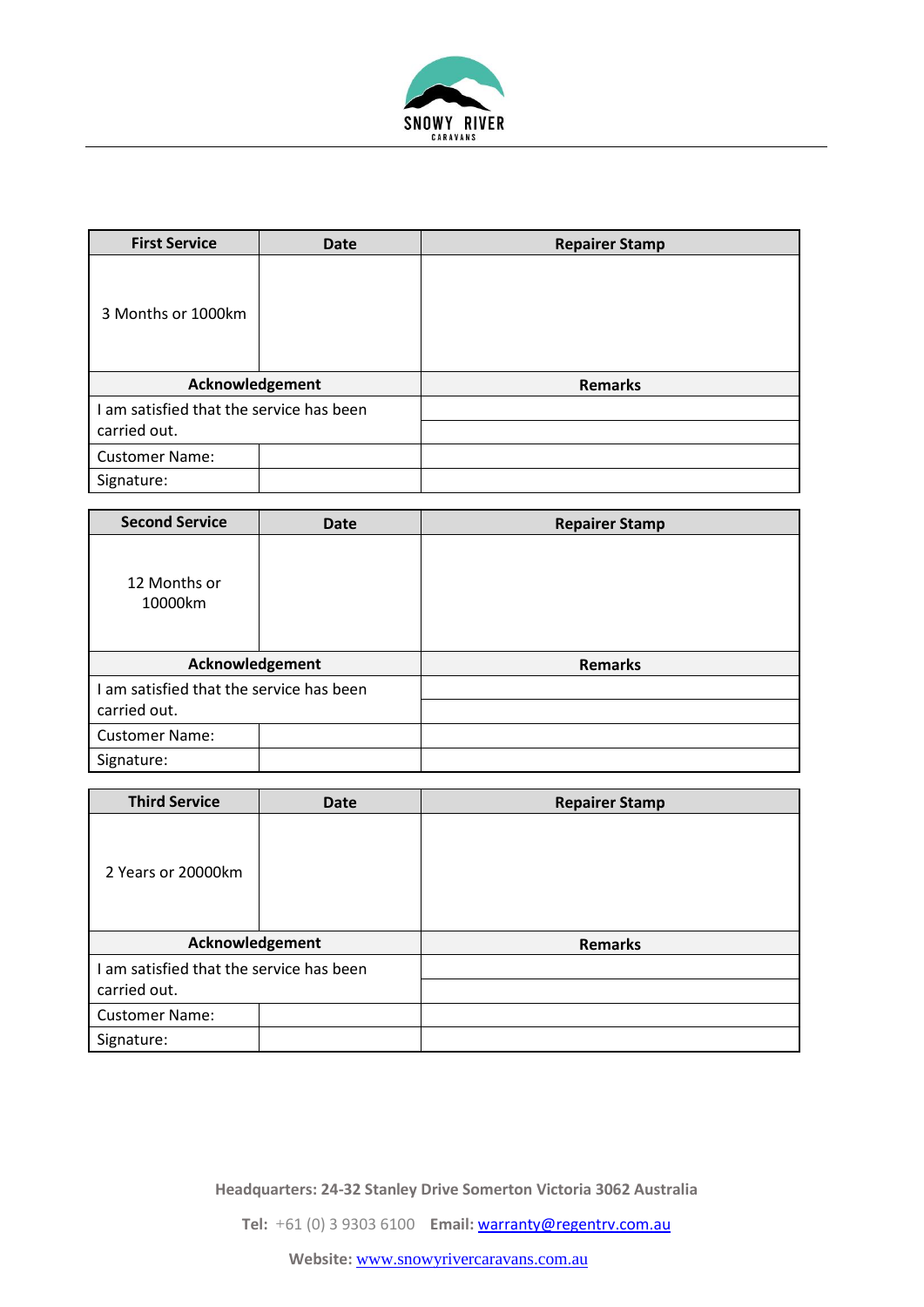

| <b>Fourth Service</b>                    | <b>Date</b> | <b>Repairer Stamp</b> |
|------------------------------------------|-------------|-----------------------|
| 3 Years or 30000km                       |             |                       |
| Acknowledgement                          |             | <b>Remarks</b>        |
| I am satisfied that the service has been |             |                       |
| carried out.                             |             |                       |
| <b>Customer Name:</b>                    |             |                       |
| Signature:                               |             |                       |

| <b>Fifth Service</b>                     | <b>Date</b> | <b>Repairer Stamp</b> |
|------------------------------------------|-------------|-----------------------|
| 4 Years or 40000km                       |             |                       |
| Acknowledgement                          |             | <b>Remarks</b>        |
| I am satisfied that the service has been |             |                       |
| carried out.                             |             |                       |
| <b>Customer Name:</b>                    |             |                       |
| Signature:                               |             |                       |

| <b>Sixth Service</b>                     | <b>Date</b> | <b>Repairer Stamp</b> |
|------------------------------------------|-------------|-----------------------|
| 5 Years or 50000km                       |             |                       |
| Acknowledgement                          |             | <b>Remarks</b>        |
| I am satisfied that the service has been |             |                       |
| carried out.                             |             |                       |
| <b>Customer Name:</b>                    |             |                       |
| Signature:                               |             |                       |

**Headquarters: 24-32 Stanley Drive Somerton Victoria 3062 Australia**